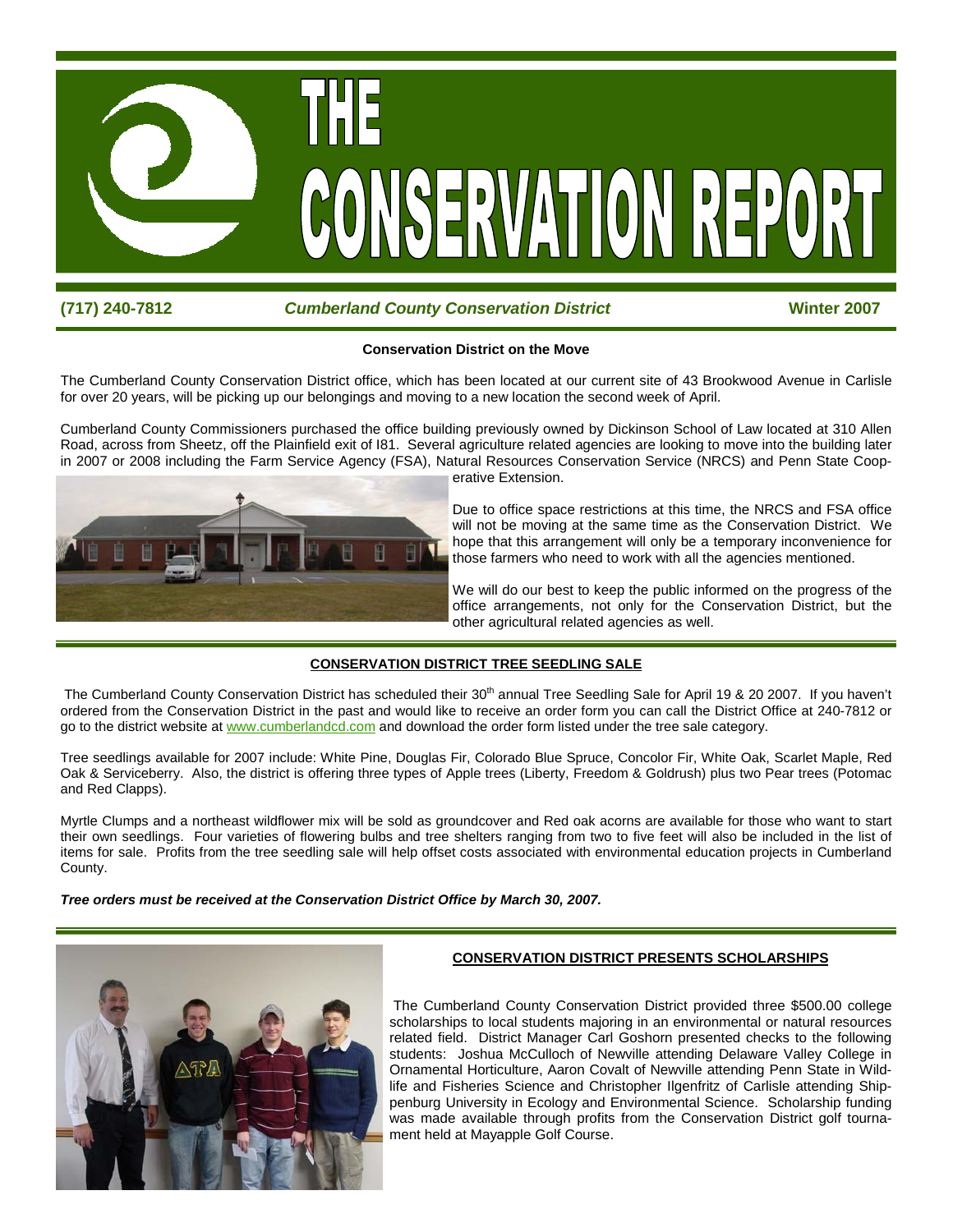

#### **County Envirothon Participants Go Vegetarian**

The Conservation District is always trying to get more schools to participate in the Envirothon. For 2007, Trinity High School will be participating in the County Envirothon for the first time. Through working with the teacher and the students, we realized some of the great projects that Envirothon students are a part of in the classroom. Since the 2007 Current Issue for the Envirothon is *Alternative and Renewable Energy*, this summary of a current class project written by a student at Trinity High School is very appropriate.

> Fuel of the Future: Biodiesel by Angela Dolson January 15, 2007

The latest trends today involve energy independence. Within the past few years, consumers have seen fuel efficient cars become more and more popular. It was only a matter of time before the use of biodiesel as an alternative to fossil fuel would become one

of those trends. Biodiesel is a "vegetable based" fuel that is made from domestic, renewable resources. It is biodegradable, nontoxic, and devoid of sulfur and aromatics. Biodiesel is made through the process of transesterification. In this process, the glycerin is separated from the vegetable oil thus leaving behind biodiesel and glycerin.

Back in September, the seniors in the environmental science class at Trinity High School were researching the idea of making biodiesel. The only obstacle for completing the project was the money needed to purchase the parts for the processing equipment. After several months, the project was presented to Trinity's Development Board, and the money was donated by Hilton and Diminick Orthodontic Association. The environmental science class, under the guidance of Mr. Steve Gotwols, is in the process of designing and building the processing equipment. The biodiesel produced in class will help to heat the school, and the Trinity Development Office is investigating the possibility of donating the biodiesel to a family who may be in need of home heating oil. Trinity High School senior class standing beside the bio-



diesel processor they are constructing for their class project.

#### **Opossum Lake Project**

Friends of Opossum Lake Conservancy (FOLC) is a 501(c)(3) nonprofit corporation committed to restoring and preserving Opossum Lake as a valued natural and recreational resource through working collaboratively with Lower Frankford Township, Cumberland County, the Pennsylvania Fish and Boat Commission, and our state legislators.

Since FOLC's incorporation on April 20, 2006, we have actively advocated for restoration of the dam and spillway at Opossum Lake with Governor Rendell. House Bill 2317 (page 355, lines 7-9) specifically authorizes \$3,050,000 for "Opossum Lake – design and construct a new dam according to current standards."

More than 150 FOLC members have logged over 700 volunteer hours cleaning up the lake bed and surrounding areas and establishing a four mile long Anglers Access Trail around the perimeter of the lake, and additional projects and improvements are planned in the coming months. The next Work Day is scheduled for Sunday, March 25, 2007 beginning at 9:00 AM (meet at the main parking lot) and will include trash pick-up, installation of three FOLC kiosks, and construction of two additional bridges on the Angler's Access Trail.

We believe the Opossum Lake habitat and ecosystem must be restored and preserved. Please visit our web site (www.opossumlakefriends.org) or contact us at 1205 Easy Road, Carlisle, PA 17015 to learn more about future activities and membership opportunities.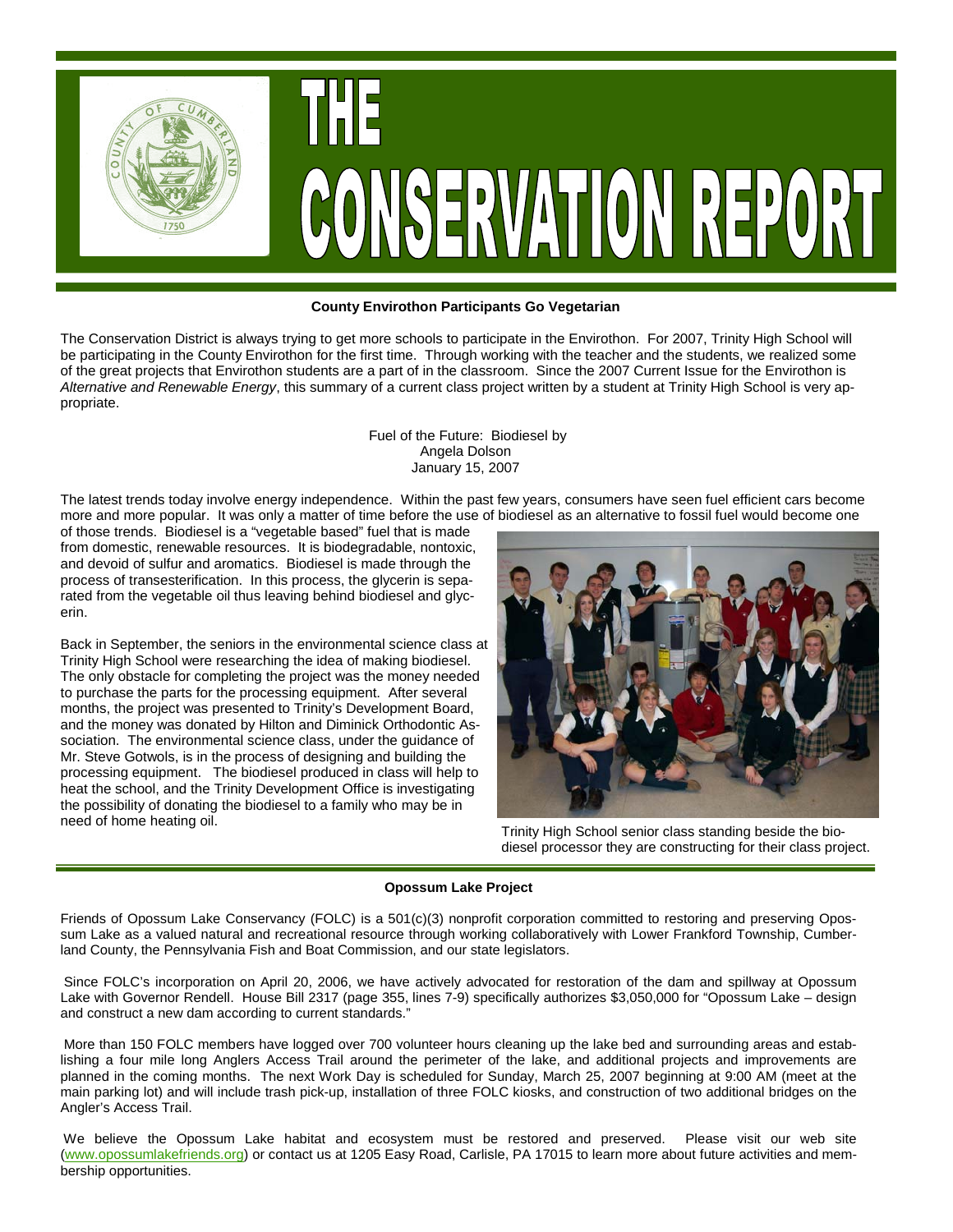# **Upcoming Erosion Control and Stormwater Workshops and New Antidegradation Regulations**

 The Cumberland and Franklin County Conservation Districts are hosting a erosion control workshops for contractors and engineers on March 21, 2007. The workshop is intended to provide information on types of erosion control stabilization practices and requirements, and how to prepare a practical and workable sequence of construction for a project. A panel consisting of a contractor, engineer and developer will be organized to discuss what each player needs in the development and construction of a successful, well-managed project. The workshop will be held at the Shippensburg Firefighters Activity Center from 8:00- 3:00. For a brochure and registration form, contact Kim Falvey at 240-7812.

 During February and March, the Department of Environmental Protection (DEP) is sponsoring training sessions on the Stormwater BMP Manual at various locations throughout the state. Specific dates and locations are located on DEP's website at www.dep.state.pa.us under keyword "stormwater". If you are unable to attend one of these training sessions, powerpoint presentations are available on the website.

 In order to assure compliance with the antidegradation requirement of 25 Pa. Code Chapter 93, DEP has incorporated Sections A, G and H into the Notice of Intent for Coverage Under the General NPDES Permit or Application for an Individual NPDES Permit for Stormwater Discharges Associated with Construction Activities. These sections are required with all new permit applications in order to be determined administratively complete.

## **2007 Farmer Field Day**

 Have you ever wondered if No-Till would fit into your operation? Are you already using No-Till and facing unexpected challenges? Come to the Cumberland County Conservation District's 2007 Farmer Field Day –'No-till Can Work for You', to help answer those and other questions.

 The Field Day will be held April 4, 2007 on the farm of Amos King, Jr., 48 Mud Level Road, Shippensburg, PA. A variety of topics will be covered including cover crops and soil fertility in a no-till system. Information will be available about no-till planters, vendors will have displays, and there will be a demonstration of a horse-drawn no-till corn planter. A Pesticide Certification Category Credit – 'Controlling Sod, Cover Crops and Weeds for No-till Crops' will also be offered. The Conservation District and Co-operating Agencies will present pertinent information about farming topics and programs available to assist you in your farming operation.

 The Field Day Registration will be from 9:00 AM – 9:30 AM. The informational sessions will be held from 9:30 AM – 12:30 PM, with lunch to follow. Lunch will be provided free of charge to those who pre-register for the Field Day.

Join us April  $4<sup>m</sup>$  for the Cumberland County Conservation District 2007 Farmer Field Day! If you have any questions, or to register for the Field Day, please call Pam Eyer at 717-240-7812.

 Financial and other support for this project is provided by the Pennsylvania Association of Conservation Districts, Inc. and the Pennsylvania Department of Environmental Protection's Chesapeake Bay Program.

## **A Practical Approach to Mortality Composting**

Today's animal agriculture is faced with discovering innovative ways to dispose of livestock mortality. The rendering industry has seen a decrease in the price received for hides, tallow, and meat/bone meal. This has had a direct affect on the livestock industry by causing increased rendering service fees. Along with the disappearance of rendering plants, concerns over burial and ground water pollution, and the economics cost and other issues related to incineration, how to dispose of mortalities is a concern across the livestock industry. It doesn't matter if you have dairy cattle, poultry, equine, sheep or goats, you will probably be faced with mortality disposal at some point. Composting of dead animals is one option that is now available.

It is important to know what your options are for handling livestock mortalities. In Pennsylvania, the state law says that any animal mortality needs to be properly disposed of within 48 hours. Four options for handling livestock mortalities are render, bury, burn or compost. Rendering is a pick up service performed for a fee. Burying needs to be done in the soil at a certain depth, and away from any ground water sources. Proper burning needs special equipment. Composting is a process of natural heating and microbial action to compost the animal into organic matter.

A Practical Approach to Mortality Composting will cover the keys to on farm mortality composting. Livestock producers will be given key tools regarding the correct way to handle mortalities via composting.

This is a free meeting open to any producer in Cumberland and Franklin Counties and is sponsored by the Cumberland and Franklin County Conservation Districts and the PA Agricultural Ombudsman Program. The meeting is scheduled for Wednesday, March 14 from 10:00—noon at the Lighthouse Restaurant, 4301 Philadelphia Ave, Chambersburg PA. Lunch will be provided. Please RSVP by calling the Cumberland County Conservation District at 717-240-7812 or emailing askvarka@ccpa.net.